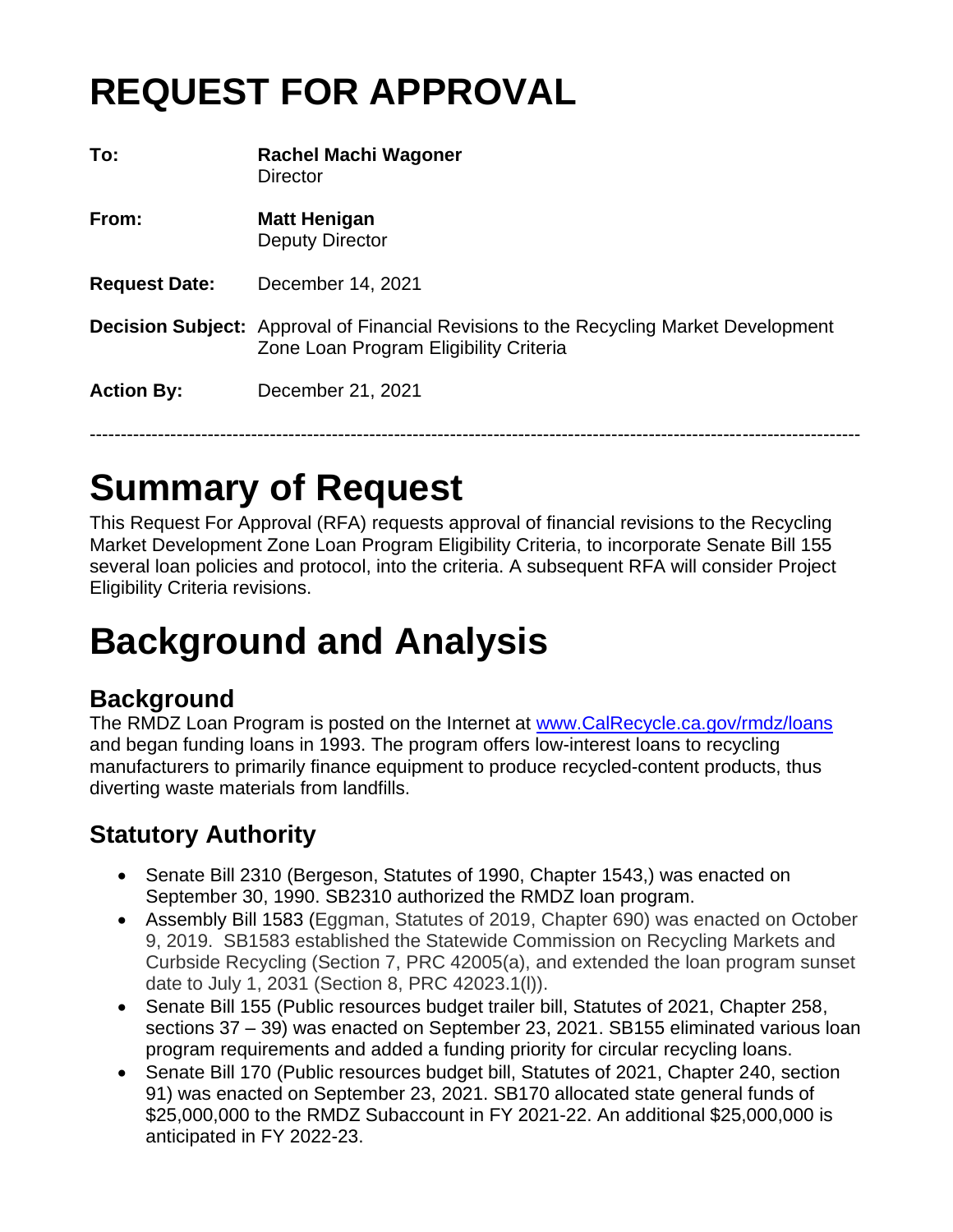• Public Resources Code (PRC) contains the RMDZ Loan Program statutes in sections 42023.1 – 42025.

## **Loan Program Eligibility Criteria**

- The RMDZ Eligibility Criteria of 2018 was last approved on December 20, 2018 and is posted on the internet at<https://www.calrecycle.ca.gov/RMDZ/Loans/>
- Changes to the RMDZ Eligibility Criteria are shown below.
- The complete revised RMDZ Eligibility Criteria of December 2021 is shown in **Attachment A.**

## **Senate Bill 155: Changes to Public Resources Code**

Senate Bill 155 was enacted on September 23, 2021. The bill made the following changes to Public Resource Code.

- **PRC section 42023.1(f)**: The department may expend the moneys in the subaccount to make loans to local governing bodies, private businesses, and nonprofit entities within recycling market development zones, or in areas outside zones where partnerships exist with other public entities to assist local jurisdictions to comply making the loan will benefit a local jurisdiction or assist a local jurisdiction in complying with Section 40051.
- **PRC section 42023.4(a)**: A loan made pursuant to Section 42023.1 shall be subject to all of the following requirements:

(1) The terms of an approved loan shall be specified in a loan agreement between the borrower and the department. The loan agreement shall include a requirement that the failure to comply with the agreement shall result in any remaining unpaid amount of the loan, with accrued interest, being immediately due and payable. Notwithstanding any term of the agreement, a recipient of a loan that the department approves shall repay the principal amount, plus interest. on the basis of the rate of return for money in the Surplus Money Investment Fund at the time of the loan commitment interest. The department shall establish the loan interest rate as low as possible to make projects feasible and post the interest rate on its internet website. All money received as repayment and interest on loans made pursuant to this section shall be deposited in the subaccount.

(2) The term of a loan made pursuant to this section shall be not more than 10 years when collateralized by assets other than real estate, or not more than 15 years when partially or wholly collateralized by real estate.

(3) (2) The department shall approve only those loan applications that demonstrate the applicant's ability to repay the loan. The highest priority for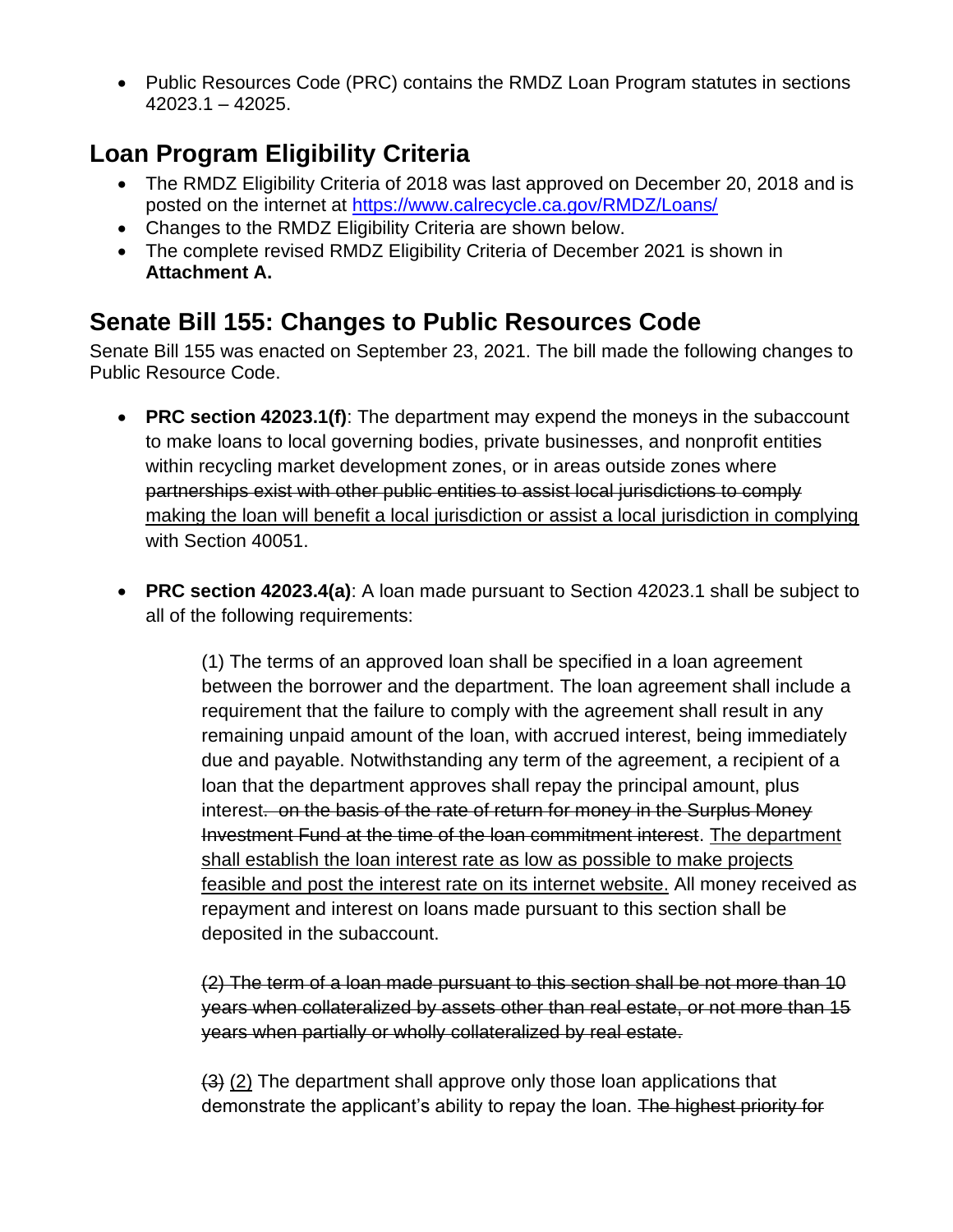funding shall be given to projects that demonstrate that the project will increase market demand for recycling the project's type of postconsumer waste material.

(3) Priority for funding shall be given to projects for circular recycling programs that result in the product being recycled into a product that is also recyclable, as determined by the department, or that has a minimum lifespan of 10 or more years. The department shall establish project eligibility criteria and make it available to the public in order to achieve the intent of the Legislature.

(4) The department shall not finance more than three-fourths of the cost of a project or two million dollars (\$2,000,000), whichever is less. A loan shall not be provided for a project that will result in the production of fuels or energy through transformation, engineered municipal solid waste conversion, or other disposal activities.

## **SB155: Changes to RMDZ Eligibility Criteria**

#### **1. Loan Amount**

History: The maximum loan amount was statutorily increased from \$1,000,000 to \$2,000,000 in 2000.

Change: \$2,000,000 or 75% of total project cost, whichever is less. The loan amount will be determined by staff analysis of the loan applicant's overall need, financial capacity, and cash flow ability to repay.

Rationale:

- The loan cap will be replaced by a "Borrower Concentration Limit" which caps the maximum loan amount to any one borrower at 20% of the outstanding loan portfolio plus available funds, i.e. FY 2021-22 \$12 million and FY 2022-23 \$17 million. This allows larger loans to be considered and still limits a concentration in loan funds to any one applicant or recycling industry segment.
- SB155 deleted the maximum loan amount to allow for larger loans {PRC 42023.4(a)(4)}.
- SB155 intent is to provide CalRecycle with greater flexibility to fund loans to circular economy recycling manufacturers and divert more materials from landfills.
- The Financial 5-C's of Credit process thoroughly analyzes the borrowers need and loan amount.
- Project and equipment costs have been increasing the past several years, sometimes exceeding the current \$2,000,000 individual loan and \$3,000,000/\$5,000,000 multiple loan caps.
- Remove the loan caps to allow the proper amount to be financed.
- Higher loan amounts are needed to finance commercial real estate.

#### **2. Matching Funds**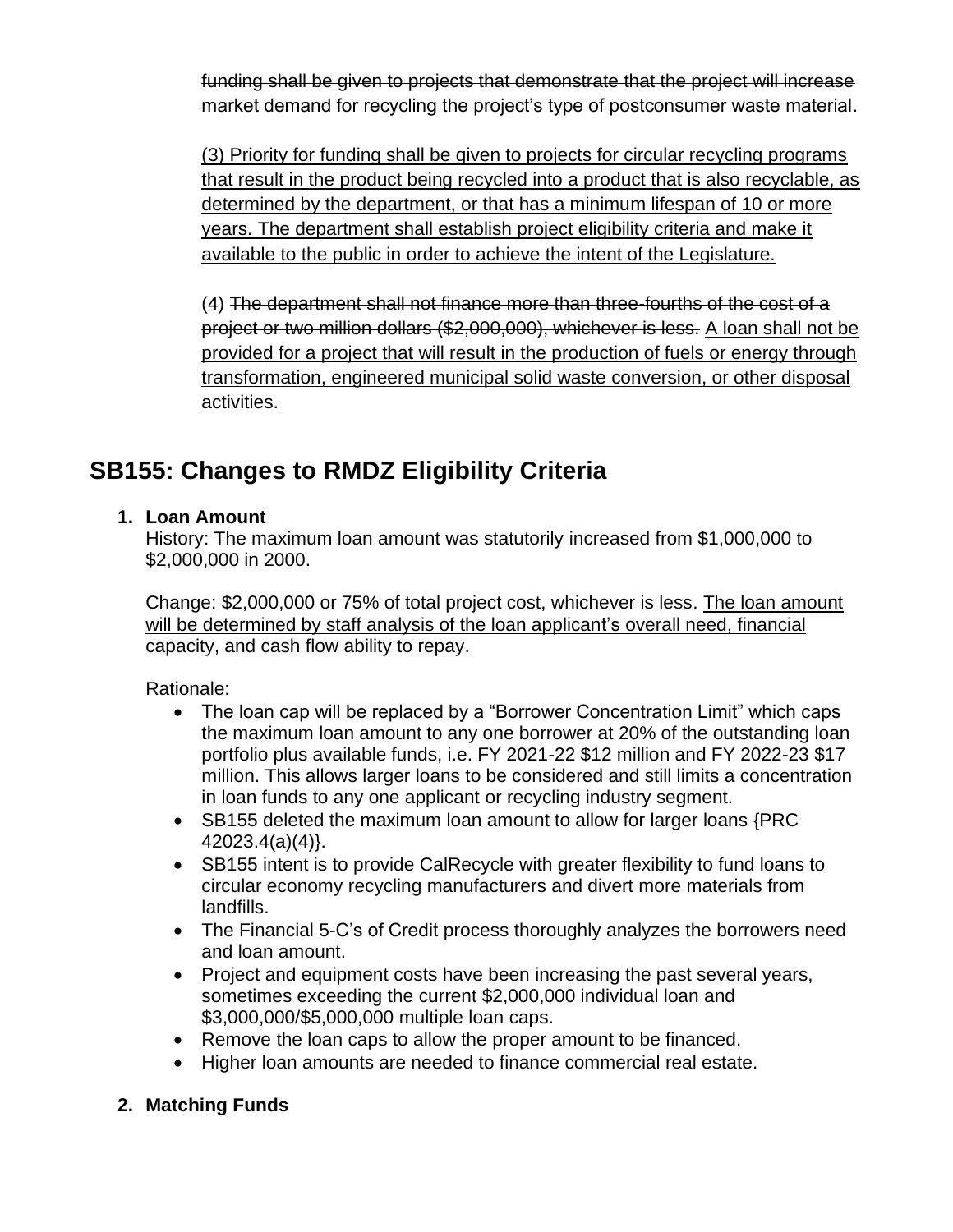History: Matching Funds has been in statute since inception of the RMDZ loan program in Fiscal Year 1993-94, when the first loan was funded.

Change: The department shall not finance more than three-fourths of the cost of a project or two million dollars (\$2,000,000), whichever is less.

Rationale:

- Borrowers often do not have adequate cash to fund a 25 percent match. Requiring such a contribution diminished working capital (cash) available to pay for future operating expenses or make loan payments. Applicants cash contributions are now predicated on availability, and adequacy of working capital as assessed in an analysis of financial information.
- SB155 removed the statutory loan amount limitation of "three fourths of the cost of a project" requirement. This is also known as the 25 percent matching fund requirement {PRC 42023.4(a)(4)}.
- SB155 intent is to provide CalRecycle with greater flexibility to fund loans to CE recycling manufacturers and divert more materials from landfills.
- Loan Prospects sometimes had difficulty coming up with the matching funds, especially new start up and expanding businesses.
- Requiring a 25% cash match often depleted a company's working capital position, weakening its ability to meet ongoing operating expenses.
- This policy is replaced with the new Borrower Concentration Limit #6 below.

#### **3. Loan Term**

History: Since inception of the RMDZ loan program in 1993, most loans had either a 10-year term, or 15 years when partly or wholly secured by real estate. A few loans had shorter terms.

Change: Term is up to 10 years when secured by business assets or up to 15 years when secured by real estate. The term of a loan is based on the loan purpose (shortterm, medium, or long-term) and the useful life of the loan collateral.

Rationale:

- Any one borrower may have multiple loan needs (Working Capital, Onerous Debt, Equipment/Machinery, Commercial Real Estate). Each loan term should match the proposed usage of loan funds (Working Capital – Short Term 1-5 Years, Onerous Debt – 1-5 Years, Equipment 7-Years, Commercial Real Estate 15-20 Years). Such flexibility aligns customized loan structures, per borrower, based upon its funding needs, and its cash flow generation ability.
- SB155 removed the maximum loan term {PRC 42023.4(a)(2)}.
- SB155 intent is to provide CalRecycle with greater flexibility to fund loans to CE recycling manufacturers and divert more materials from landfills.
- The Financial 5-C's of Credit thoroughly analyze the loan term, especially the 2<sup>nd</sup> C – Capacity/Cash flow. See #12 below.
- It is more prudent and justifiable to base the term of a loan on the purpose of the loan and the useful life of the collateral, than the standard 10 or 15-year term limits.
- **4. Loan Interest Rate**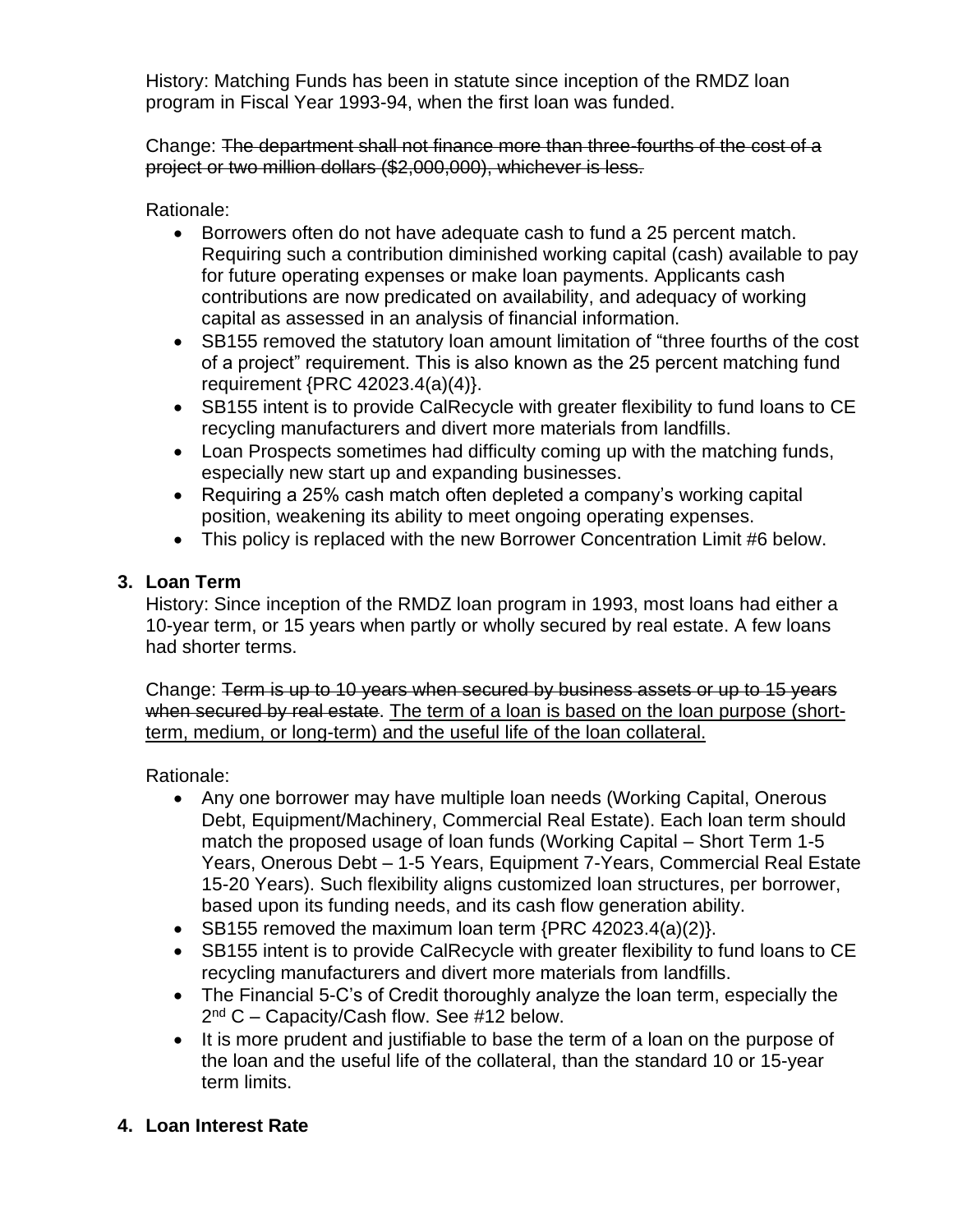History: Beginning in 1993 the loan interest rate fluctuated and was equal to the state Surplus Money Investment Fund (SMIF). During this time, the rate was as low as 1.86 percent in 2003, and the high was 6.49 percent in 2000. When a loan was approved and funded, interest rate was fixed at the SMIF rate. In 2008, the loan interest rate was fixed at 4.00 percent and was no longer linked to the SMIF rate. The rate has remained at 4.00 percent since 2008.

Change: 4 percent, fixed for the term of the loan. The loan interest rate will be as low as possible to make projects feasible. Interest Rate Pricing per borrower will be determined based on the riskiness of repayment (as analyzed pursuant to the 5-C's of Credit), and interest income needed to pay program administrative expenses. The interest rate is posted on the [RMDZ loan program home page](https://www.calrecycle.ca.gov/RMDZ/Loans/) at <https://www.calrecycle.ca.gov/RMDZ/Loans/>

Rationale:

- Loans should be priced based upon the riskiness of repayment. Borrowers with strong financial positions should receive our best rate (currently 4%), and weaker borrowers should be charged higher rates (5-8% as an example). The 5-Cs of credit analysis process allows us to differentiate the riskiness of any one borrower, and leads to a fair rate of interest being charged.
- SB155 removed the SMIF interest rate basis {PRC 42023.4(a)(1)}.
- SB155 intent is to provide CalRecycle with greater flexibility to fund loans to CE recycling manufacturers and divert more materials from landfills.
- The Financial 5-C's of Credit thoroughly analyze the loan amount, especially the  $2^{nd}$  C – Capacity/Cash flow.
- The loan interest income is needed to pay program administrative expenses, and fund new loans.

#### **5. Location**

History: Since inception of the RMDZ Loan Program in 1993, all loans have funded projects that are located within the boundaries of an RMDZ. RMDZ's are commercial properties zoned for recycling manufacturers. Local RMDZ Zone Administrators are available to provide business, technical, permit assistance, and have designated commercial property siting for new and expanding recycling manufacturers. All local jurisdictions can apply to CalRecycle for an RMDZ designation.

• Change: The department may expend the moneys in the subaccount to make loans to local governing bodies, private businesses, and nonprofit entities within recycling market development zones, or in areas outside zones where partnerships exist with other public entities to assist local jurisdictions to comply making the loan will benefit a local jurisdiction or assist a local jurisdiction in complying with Section 40051.

The Criteria will be updated to state: "Projects must be located in California and preferably be in a CalRecycle designated Recycling Market Development Zone. To determine if your business is in an RMDZ, search RMDZ Maps on the Internet at [https://www2.calrecycle.ca.gov/BizAssistance/RMDZ/Zones/.](https://www2.calrecycle.ca.gov/BizAssistance/RMDZ/Zones/) Local RMDZ Zone Administrators are available to provide business, technical, permit assistance, and have designated commercial property siting for new and expanding recycling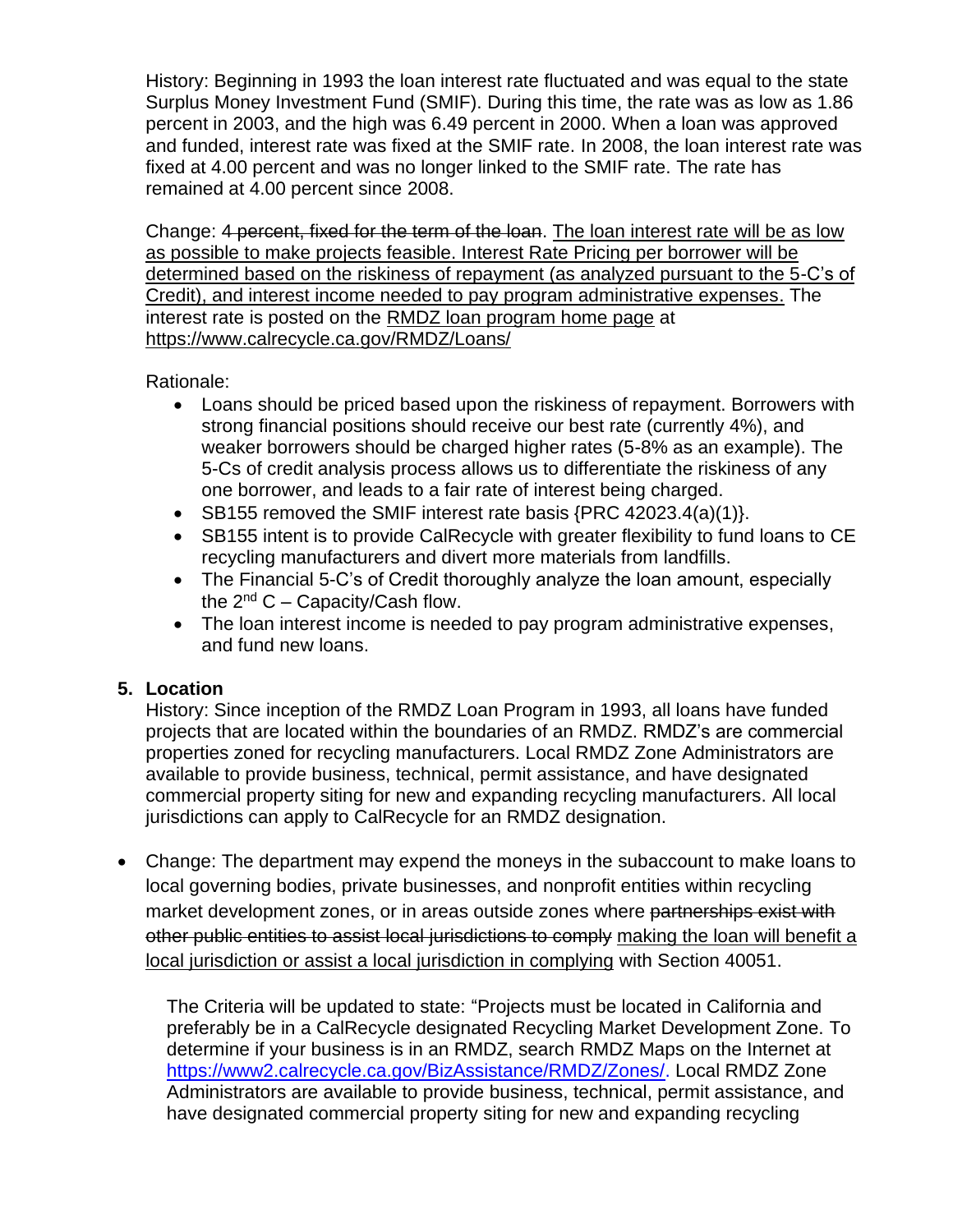manufacturers. All local jurisdictions can apply to CalRecycle for an RMDZ Designation (for more information see [https://www.calrecycle.ca.gov/rmdz/faq.](https://www.calrecycle.ca.gov/rmdz/faq)"

Rationale:

- o CalRecycle was allocated \$25 million of state general funds this fiscal year 2021-22 and \$25 million in fiscal year 2022-23. State funds must be available throughout the state, not restricted to specific locations. The statutory location language was updated to more clearly state this.
- $\circ$  Presently, most of the local jurisdictions that are not presently designated RMDZ's have voluntarily chosen not to participate in the RMDZ program, primarily due to lack of available commercial properties for manufacturing.

### **CalRecycle Policies – Rescind and Incorporate into the RMDZ Eligibility Criteria**

Loan staff desires to rescind several policies by updating them and incorporating them into the RMDZ Loan Eligibility Criteria.

#### **6. Borrower Concentration Limit Multiple Loan Policy**

History: The Multiple Loan Policy was last revised on May 31, 2017.

Change: A borrower and its related entities may receive more than one RMDZ loan, but may not have more than \$3,000,000 principal outstanding on all RMDZ loans. A borrower may not have more than \$5,000,000 outstanding on all RMDZ and GHG loans. A borrower may have one or multiple of loans (Short, Medium, Long Term), but will be limited to a combined amount not to exceed 20 percent of the outstanding performing loan portfolio plus available funds for new loans (Borrower Concentration Limit). The CalRecycle Director reserves the right to consider exceptions to the borrower concentration limit on a case-by-case basis.

Rationale:

- Essentially allows larger loans to be considered and still limits a concentration in loan funds to any one applicant or recycling industry segment. Can be adjusted based upon fund availability and targeted recycling sectors
- SB155 removed the maximum loan amount of  $$2,000,000$  {PRC 42023.4(a)(4)}.
- SB155 intent is to provide CalRecycle with greater flexibility to fund loans to CE recycling manufacturers and divert more materials from landfills.
- The Financial 5-C's of Credit thoroughly analyze the loan amount, especially the  $2^{nd}$  C – Capacity/Cash flow,  $3^{rd}$  C – Capital, and  $4^{th}$  C - Collateral.
- The existing policy caps the maximum borrowing under the RMDZ Program at \$3,000,000.
- The new maximum borrowing limit is now calculated based upon 25% of available RMDZ loan funds (funded and available). This formula mirror images the process used by the FDIC and banks to determine maximum loan limits based on capital (loan funds in CalRecycle's case), henceforth limiting concentrations to any one borrower based on overall available funds. The table below outlines the ceiling based on available funds: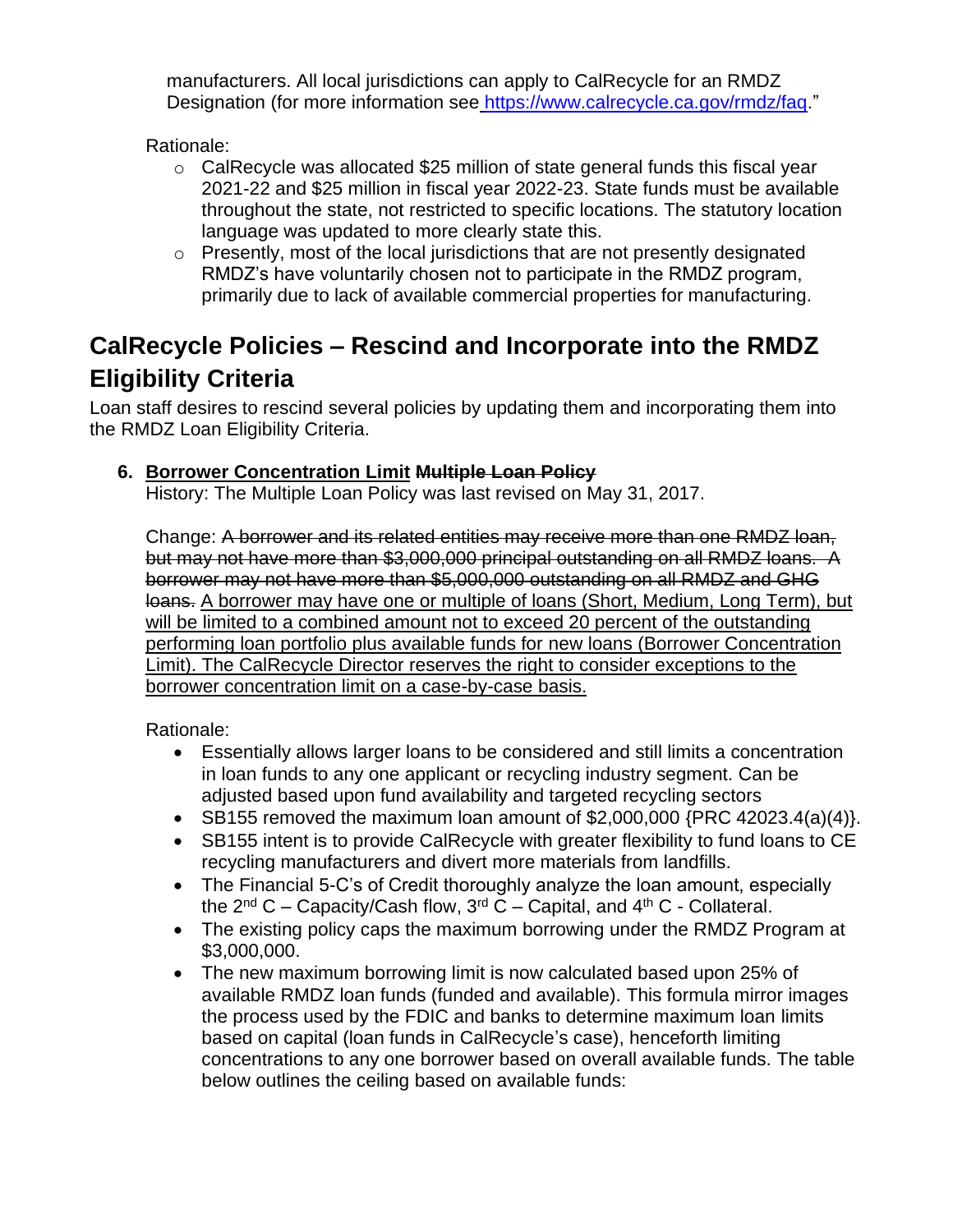| <b>BORROWING LIMIT</b>       | FY 2021-22   | FY 2022-23   |
|------------------------------|--------------|--------------|
| Performing RMDZ Loans        | \$23,404,285 | \$60,830,285 |
| <b>Available RMDZ Funds</b>  | \$12,426,000 |              |
| <b>Available State Funds</b> | \$25,000,000 | \$25,000,000 |
| Total                        | \$60,830,285 | \$85,830,285 |
| Limit Percentage             | 20.00%       | 20.00%       |
| <b>Limit Amount</b>          | \$12,166,057 | \$17,166,057 |

• The maximum amount per borrower will be assessed individually using the 5 C's of Credit Analysis and routed through the credit approval process not to exceed the Limit Amount as determined in the above table.

#### **7. Guarantor Policy**

History: The guarantee policy was last revised on August 31, 2015.

Change: A guarantee is required from any person, or business, owning 20 percent or more of the applicant business. Key management person(s) may be required to personally guarantee the loan regardless of their percentage of ownership. This would occur when it is determined that the manager(s) has significant control over the business, the manager is necessary for the success of the business, or when a business has weak credit. Business and/or personal guarantee requirements will be determined based on the loan applicant's financial risk of repayment (i.e. Ability to Repay).

Rationale:

• The Financial 5-C's of Credit thoroughly analyze the need for guarantor(s) or not, especially the  $3^{rd}$  C – Capital of the guarantor(s).

#### **8. Not Taking a Single Family Residence Policy**

History: The Not Taking A Single Family Residence policy originated on October 20, 1999. At that time, a loan defaulted and the state foreclosed on the borrower's primary residence. The owners and loan guarantors were allowed to rent the home until they found other accommodations that occurred within several months.

Change: A borrower's single-family residence is not to be taken as loan collateral.

Rationale:

- An owners Single Family residence (equity) remains the mainstay of their overall net worth. Perfecting a lien is done to mitigate risks uncovered in the Loan Analysis Process (the 5 Cs) and improve the overall collateral position. Such a lien perfection benefits in three ways: 1) locks in a cash resource that ownership could use to support the business, 2) walls off other lenders from tapping said equity, and 3) could be used as a repayment source in the event the loan defaults.
- This policy will be rescinded, because the separate section on loan collateral will now allow a borrowers' single-family residence to be taken as loan collateral.
- The Financial 5-C's of Credit thoroughly analyze the loan amount, especially the  $4<sup>th</sup>$  C – Collateral.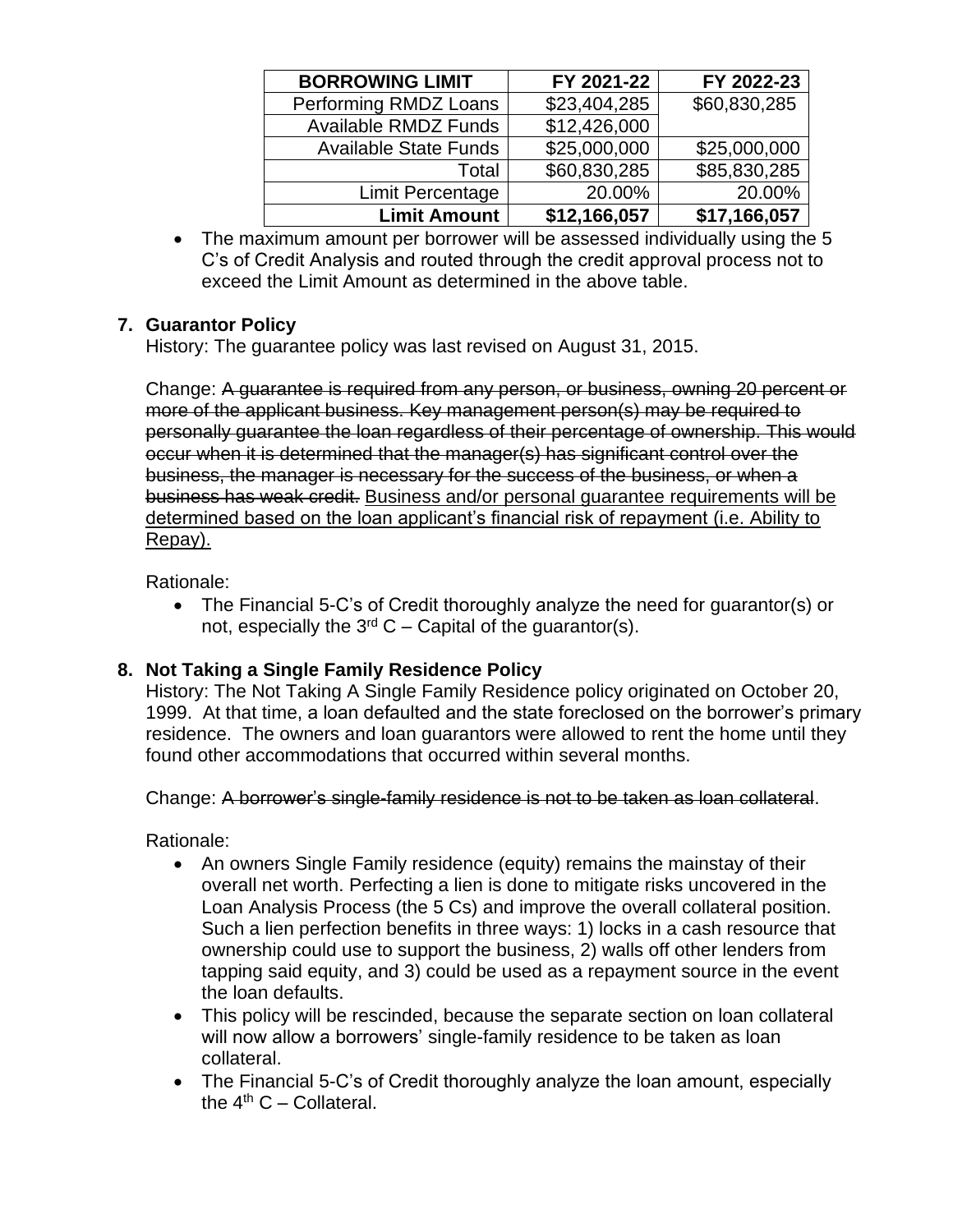- A borrower's primary residence as loan collateral provides a greater incentive to ensure business and loan success.
- The equity in a borrower's primary residence may be needed to obtain sufficient collateral.
- Smaller business sometimes need the equity in the owner's residence to provide adequate loan collateral.

#### **9. Collateral**

History: Collateral is required.

Change: Collateral is required and may include equipment, inventory, accounts receivable, commercial and personal real estate (including single family residences) (typically excluding personal residences, vehicles, and other assets. retirement accounts, foreign accounts receivable, and liquid assets). Collateral will include assets funded with loan proceeds.

Rationale:

• All loans will be secured.

### **Update existing RMDZ Loan Eligibility Criteria**

#### **10.Commercial Real Estate Purchase Cap of \$1,000,000**

History: The use of loan funds to purchase real estate was capped at \$1,000,000 in 2008 when the interest rate decreased to 1.90 percent, and many borrowers wanted to refinance or purchase real estate at the low rate.

Change: Loan funds may be used to purchase real estate up to \$1,000,000.

Rational:

- This is merged into the above Collateral description.
- Better allows the purchase of real estate, improving borrowers ability to obtain and maintain permits, and eliminates facility rent increases
- The Financial 5-C's of Credit thoroughly analyze the appropriate amount of loan funds to purchase commercial real estate, especially the  $4<sup>th</sup>$  C – Collateral.
- Real estate is good collateral because the value generally increases, provides long-term location viability whereas landlords may sell the real estate or increase lease payments, and it's not cost feasible to repossess leasehold improvements funded by the loan.
- Borrowers that own the facility real estate may have more control to obtain and maintain permits.
- Borrowers that own the facility real estate are not subject to rent or lease increases, thus improves their ability to repay the loan.

#### **11.Schedule of Fees**

History: The loan application fee was decreased from \$500 many years ago, to relieve this monetary barrier to apply for a loan.

Change:

• Preliminary application fee: \$-0-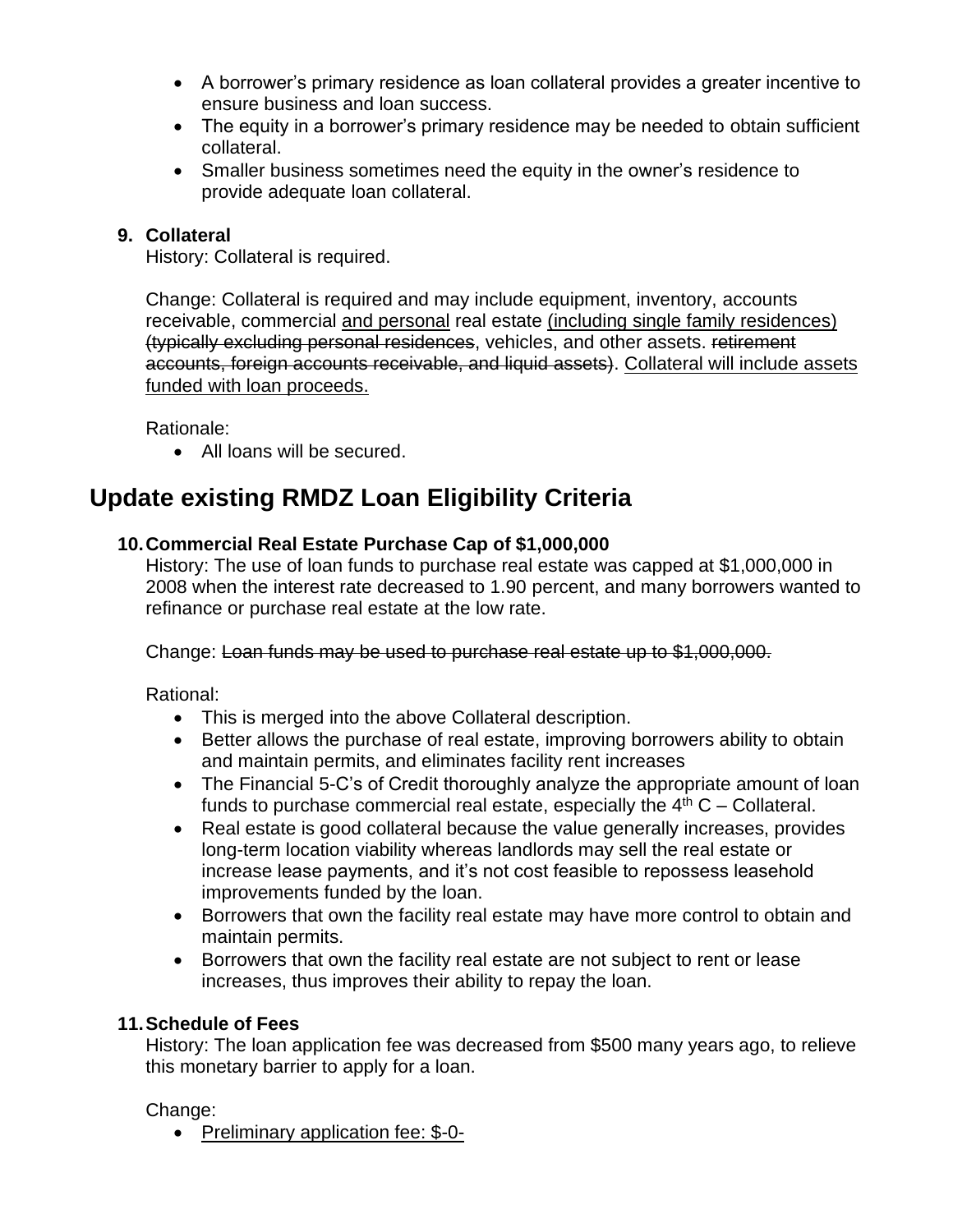- Application fee \$300
- Closing Points: 0.5% of the loan amount.

#### Rationale

- Removes the \$300 fee for preliminary applicants, should result in more applications.
- Preliminary loan applications can be submitted and processed at no charge, to remove the cost barrier to apply. This hopefully will result in more full applications being submitted and payment of the \$300 application fee.
- Preliminary applications are quick and easy to process because of a simplified application and receipt of financial statements from loan prospects.
- The department shall establish and collect fees for applications for loans authorized by this section. The application fee shall be set at a level that is sufficient to fund the department's cost of processing applications for loans. In addition, the department shall establish a schedule of fees or points for loans that are entered into by the department, to fund the department's administration of the revolving loan program {PRC 42023.1(I)}.

## **Protocol – Document and incorporate into the RMDZ Loan Eligibility Criteria**

Loan staff recommend to add existing protocol into the RMDZ Loan Eligibility Criteria.

#### **12.Financial Analysis**

#### **A. Ability to Repay**

History: This has been in statute, now will be stated in the RMDZ Loan Eligibility Criteria.

Change: Add this into the criteria. The department shall approve only those loan applications that demonstrate the applicant's ability to repay the loan. *{Public Resources Code section 42023.4(a) (2)}*.

Additionally add:

- The borrower's ability to repay is the first source of loan repayment. The formula (PV, N, and  $I = PMT$ ) considers the loan amount (PV), number of payments (N), and interest rate (I) to calculate the monthly payment (PMT). The monthly payment is analyzed against the borrower's historical and projected financial capacity and cash flow.
- In addition, see the financial 5-C's of Credit, shown below.

#### **B. Preliminary Loan Inquiries**

History: The Six Loan Eligibility Questions originated in 2007. The intent was to quickly identify if a business inquiring about the RMDZ loan program might be eligible or not.

Change: Add this into the Criteria: Preliminary loan inquires will be evaluated based on the Six Loan Eligibility Questions (SLEQ) and the loan prospects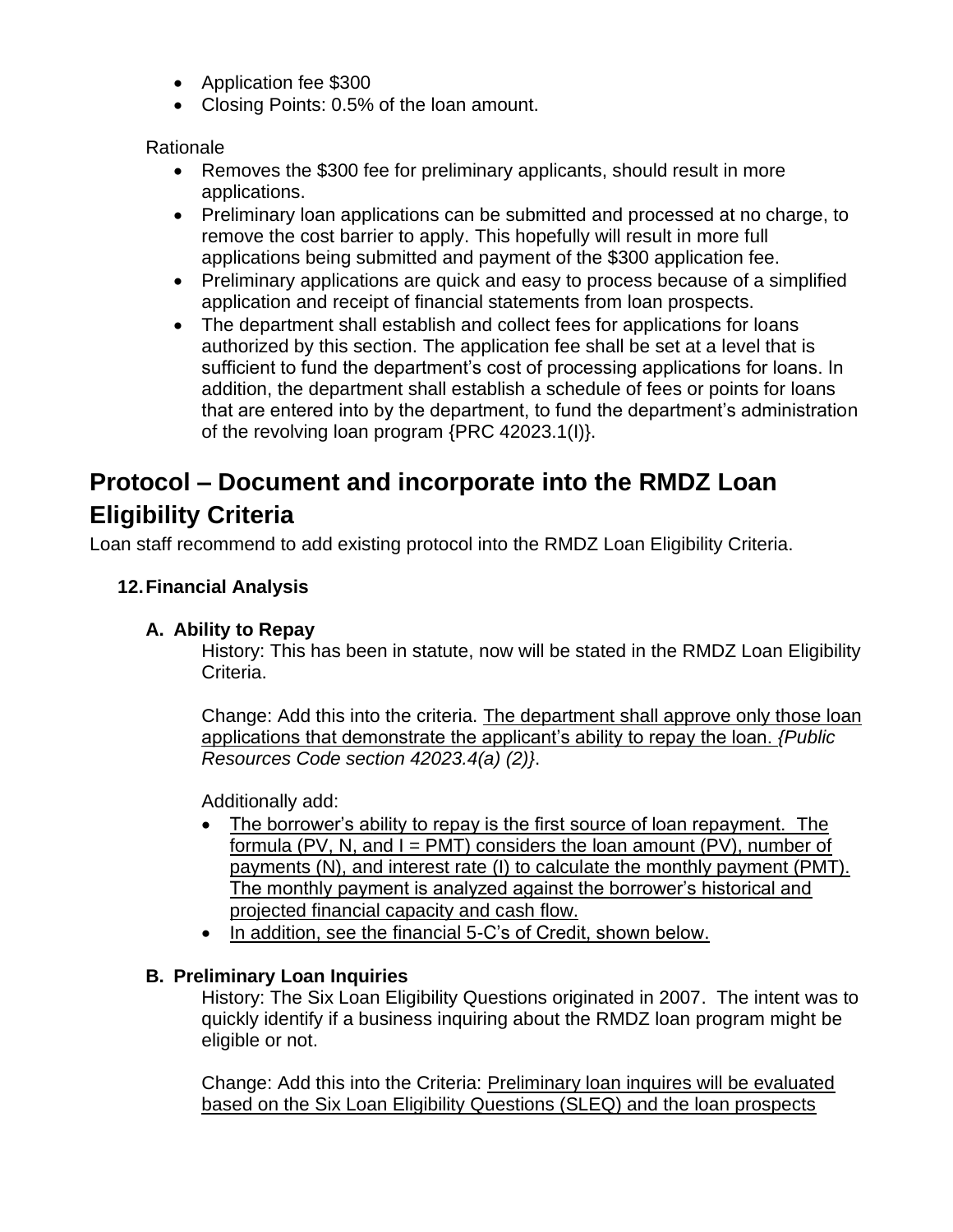financial statements. The SLEQ determine the loan prospects readiness to apply for a loan and are the most commons reasons for loan decline.

#### **The SLEQ are:**

- 1. Location (Physical Project Address)
- 2. Secretary of State Registration (California)
- 3. Customers (product buyers names and locations)
- 4. Feedstock (type, quantity, supplier names and locations)
- 5. Manufacturing Process (current and proposed)
- 6. Products (Recycled-content products are recyclable, or has a minimum lifespan of 10 or more years).

#### Rationale

- Ability to repay is required {PRC 42023.4(a)(2)}.
- The SLEQ represent the six most common reasons a business is not ready to apply for a loan and are also the primary reasons for loan decline. Discussion with the loan prospect early in the process provides positive and honest feedback.
- Businesses with a location expedites permit approval.
- Businesses must be registered with the California Secretary of State to conduct business in California.
- Loan prospects must have identified customers to buy the products, which generates the first source of loan repayment.
- Loan prospects must have adequate sources of feedstock to recycle.
- The manufacturing process must be performed by the loan prospect, not contracted out, to have control of the recycling manufacturing process.
- Products must contain waste material feedstock that was generated in California.

#### **C. Full Loan Application – Financial 5-C's of Credit.**

History: Loan staff has practiced the 5-C's of Credit since 1993 to determine a loan prospect's financial ability to obtain and repay a loan. Loan Committee reviews staff's credit presentations, using the 5-C's of credit.

Change: Add this into the Criteria. In addition to the SLEQ, full loan applications will be evaluated based on the Financial 5-C's of Credit, which are the commercial loan industry standard to analyze and underwrite loans.

#### **5-C's of Credit**

- 1. Character (Experience of the business, owners, and management)
- 2. Capacity / Cashflow (1<sup>st</sup> source of loan repayment)
- 3. Capital / Guarantors (2nd source of loan repayment)
- 4. Collateral (3<sup>rd</sup> source of loan repayment)
- 5. Conditions (Loan document terms and conditions)

Rationale

• Some existing loan policies conflict and restrain staff from making quality loans under the 5-C's of credit analysis. This RFA requests to rescind those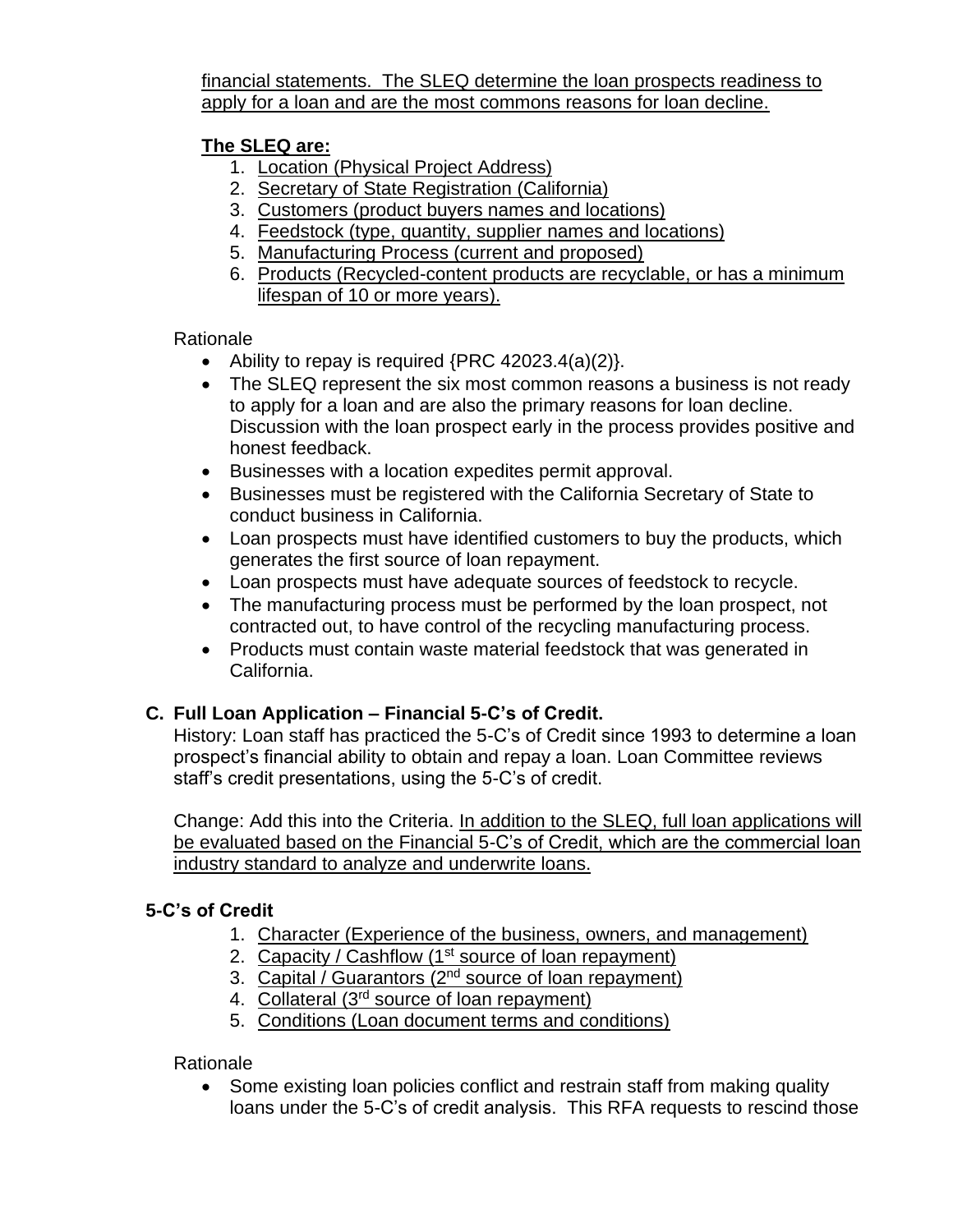loan policies by updating and incorporating them into the RMDZ Financial Eligibility Criteria.

• The Commercial Loan Industry uses the 5-C's of Credit as the standard financial analysis (Credit Analysis) process to determine if a loan should be approved or denied. A Credit Analysis is used to determine the risk associated with making a loan. The scope, and satisfaction of these 5 Credit Standards is typically assigned to a Chief Credit Officer (in CalRecycle's Case the Staff Loan Officer Supervisor) who's tasked with addressing the credit risk of loan applicants, manage risk components, and implement safeguards (guardrails) to ensure that quality loans are being made, and that potential losses through collection efforts are minimized.

The five C's of credit, are a very detailed quantitative and qualitative analysis process which weighs all risk factors, resulting in Loans that are sound financially, collaterally, and structured via terms and conditions, resulting in loans which have a high probability of being paid in an orderly fashion. The process itself is excellent at eliminating poor prospects, and revealing weaknesses of each applicant. While the process is not entirely full proof, it is the implementation of such a process and oversight by the Staff Loan Officer Supervisor (through the Loan Unit Staff) that leads to sound loans being approved, all within the risk criteria established.

Listed below is a condensed explanation of each of the 5-C's of Credit and how they are analyzed.

#### **5-C's of Credit Financial Analysis**

- **1. Character** Summarizes a borrower's overall trustworthiness, personality and creditability. Measures Ownership, Management, and potential Guarantors integrity, honesty, work experience, industry experience, education, management skills, background, etc. Historical performance is the best predictor of the future, and evaluating such information allows the Loan Unit to see how the applicant has handled the business as well as personal financial affairs. This is where we scrutinize weaknesses in management and uncover the succession plan of key employees. This one area alone plays a significant role in determining credit eligibility.
- **2. Capacity/Cash flow of the business** This is the first source of loan repayment. Measures if a business is generating sufficient cash flow (cash) to support its business expenses, service existing/future debt obligations, and provide ownership salaries sufficient to support personal expenses and debts. Examining the financial data (Income Statement, Balance Sheet Changes, Uniform Cash Flow, etc.) is an excellent indicator of the borrower's reliability to make payments, and provide credibility to future financial projections. This is deemed the Primary Source of repayment for a loan.
- **3. Capital of the guarantor(s)** This is the second source of loan repayment. Demonstrates the borrower's level of commitment.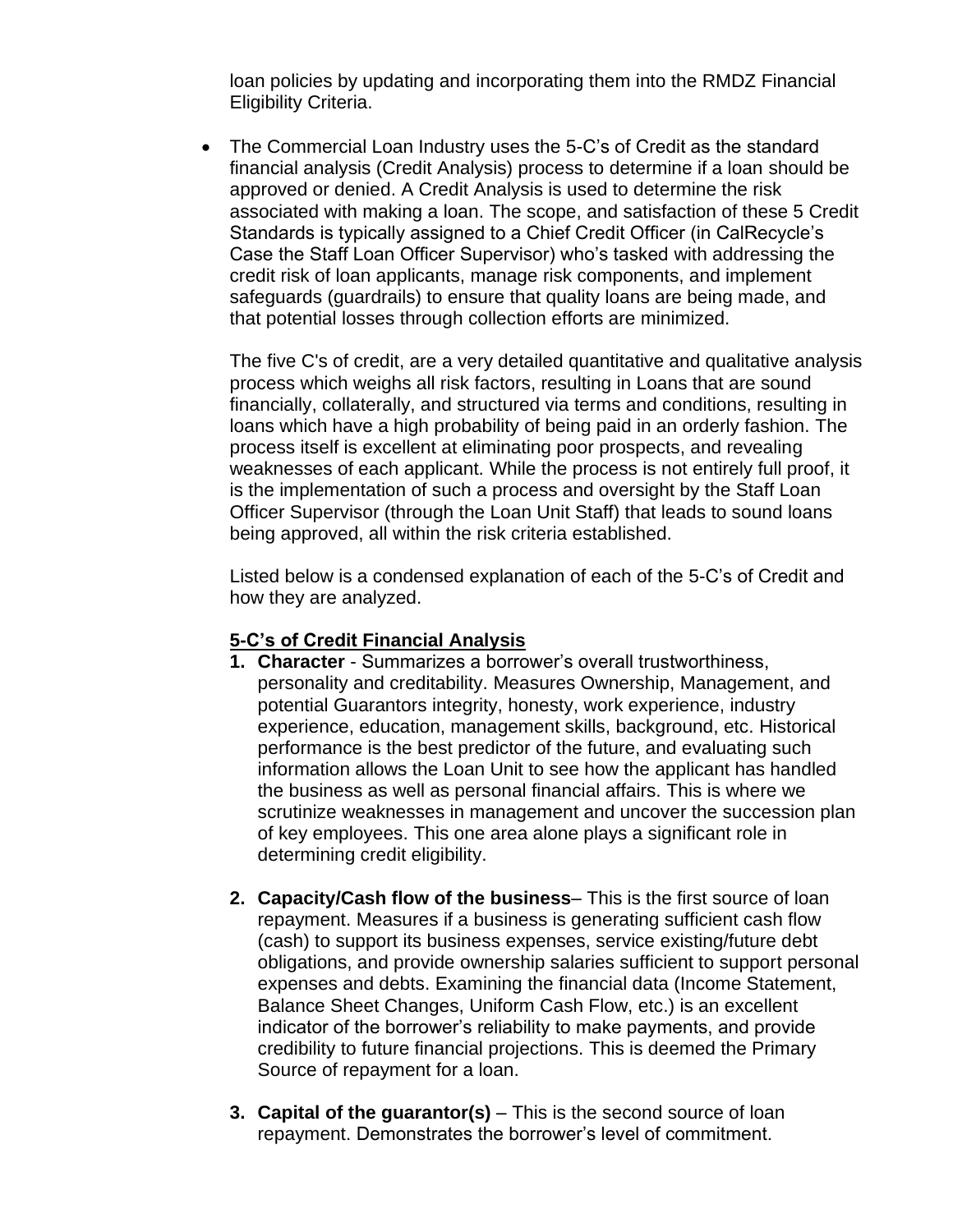Measures the amount of cash investment (retained earnings, stockholder capital) the company has invested/retained in the business (aka "skin in the game"). It also identifies where a Business could seek added capital to replenish its cash position when Losses are incurred. Examining the Businesses Balance Sheet and the Personal Financial Statements of owners reveals what added capital sources (cash, investments, asset conversion, equity holdings, credit lines, etc.) could be tapped by the business to replenish its cash position (effectively covering future expenses and loan payments). Such an analysis is paramount to determining when loan guarantees are appropriate, and what added business or personal assets may be need to be pledged as collateral. This is deemed the Secondary Source of repayment for a loan.

- **4. Collateral** This is the third source of loan repayment. Demonstrates a borrower's willingness to secure his level of commitment. Collateral are asset(s) a business or its owners are willing to pledge to secure a loan. The collateral itself can include the asset being financed (equipment or working capital). Collateral helps to define the term of a loan (years paid), but essentially provides a third resource to recuperate unpaid loan amounts (achieved through asset seizure and sale by the lender). Real estate is good collateral because the value general increases, especially when improvements are made. This is deemed the Tertiary Source of repayment for a loan.
- **5. Conditions** in the Loan Agreement Defines the purpose of the loan, the amount involved, how loan funds will be used, financial data quality and reporting, successor planning, etc. This process allows the loan unit to shore up any credit risks uncovered through the evaluation process.

Collectively, the above listed categories of the credit analysis process leads a trained Loan Officer to reach a decision as to the approval worthiness of an applicant. Ideally, the Loan Unit would like to lend to applicants who are exemplary (strong in every section). Realistically this is not the case. All or a majority of applicants we see are manufacturing entities who are start-ups or in the early stages of development (1-5 years). Their weaker financial positions, along with operating in an industry segment (recycling) that is unknown to many traditional Federal Deposit Insurance Corporation (FDIC) banks leads to a dead end when it comes to financing alternatives.

CalRecycle's Loan Programs proactively fill this need, however, the quality of applicants we are likely to entertain are weaker, requiring creative solutions to shore up credit weaknesses. This 5 C's Credit Analysis process helps Loan Officers construct these loans, within the protocol established by the Senior Staff Loan Officer. This risk mitigation process results in solutions that typically lead to funding high quality loans.

#### **Attachment**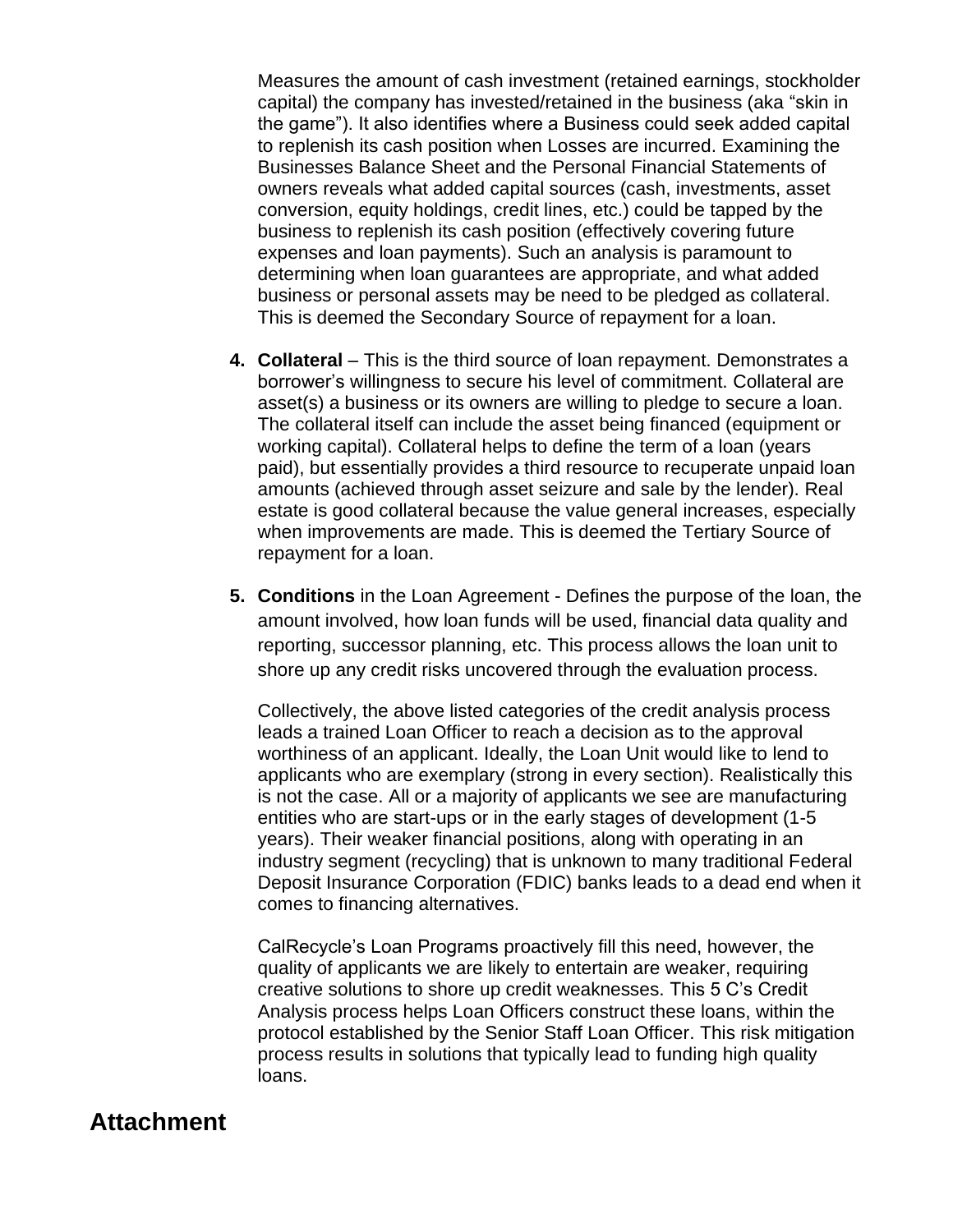A) RMDZ Loan Program Eligibility Criteria December 2021.

### **Legal Review**

Legal Counsel, Shelly Bromberg, is not aware of any significant legal issues related to this RFA.